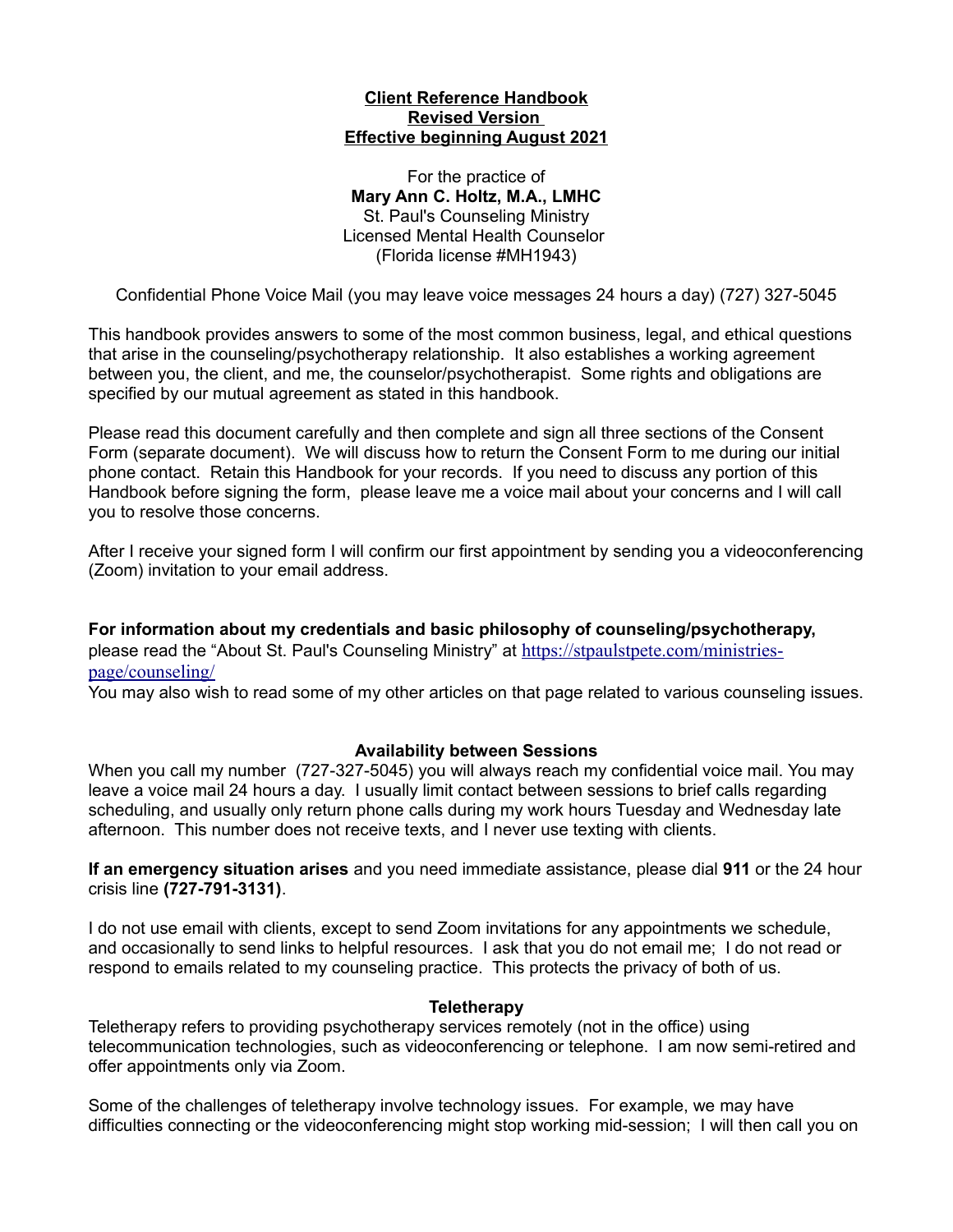the phone number you give me on the contact information form and we will either continue on the phone or reschedule the session. Or during lightening season, we may need to stop mid-session to protect our equipment, in which case I will call you after the storm passes.

I reserve the right to choose the electronic platform I will use for videoconferencing. You will provide your own computer, or smartphone and arrange to be in the Zoom "waiting room" at our appointment time, when I initiate our session.

See the following section on Confidentiality for the teletherapy aspects.

## **Confidentiality**

All professional communications between you and me in the course of our counseling/psychotherapy relationship will be treated as strictly confidential by me. As the client, you legally have some control over the disclosure of confidential information. You have the power to waive confidentiality by giving written authorization for disclosure of your information.

There are exceptions to confidentiality. What is shared in the therapeutic setting is private except when I am mandated by law or by professional ethics to take appropriate action in some circumstances.

Some of the circumstances where disclosure is required by law or professional ethics are: ·When there is reasonable suspicion of abuse or neglect of a child, an elderly person,

or a person not competent to care for and/or to protect themselves;

·When there is a clear and immediate probability of physical harm to yourself,

to other individuals, or to society;

·When, by a valid court order, I am compelled to release information or to testify;

·If you place your mental status at issue in litigation initiated by you, the defendant may have the right to obtain the psychotherapy records and/or testimony by your psychotherapist.

From time to time, I may consult with my professional peers regarding a clinical matter. My professional peers are also bound by confidentiality. You authorize the release of information reasonably necessary to such a consultation. We agree that your name and identifying information will not be released to the consulting clinician(s) in such cases.

# **Confidentiality and Teletherapy**

Because teletherapy sessions take place outside of a private office there is potential for other people to overhear sessions if you are not in a private place for the session. On my end, my computer and business phone are in a private room. I encourage you to plan for a private space where you will not be interrupted or overheard.

The nature of teletherapy technologies is that therapists cannot guarantee that our teletherapy sessions will not be accessed by other parties. From my side I have taken steps to ensure a high level of confidentiality: I use a wired phone line and wired internet connection which is more secure than WiFi. The teletherapy platform I choose uses updated encryption methods. My computer has a firewall, and I am the only person with access to my computer and to my business phone. I do not store any of your information electronically beyond your name and email address. I do not use email for communication with clients beyond sending the Zoom appointment invitations and, occasionally, links to helpful resources. I have set the electronic platform so that our sessions cannot be recorded. I encourage you to also take reasonable steps to ensure the security of our communications (for example, only using secure networks for teletherapy sessions and having passwords to protect the device you are using).